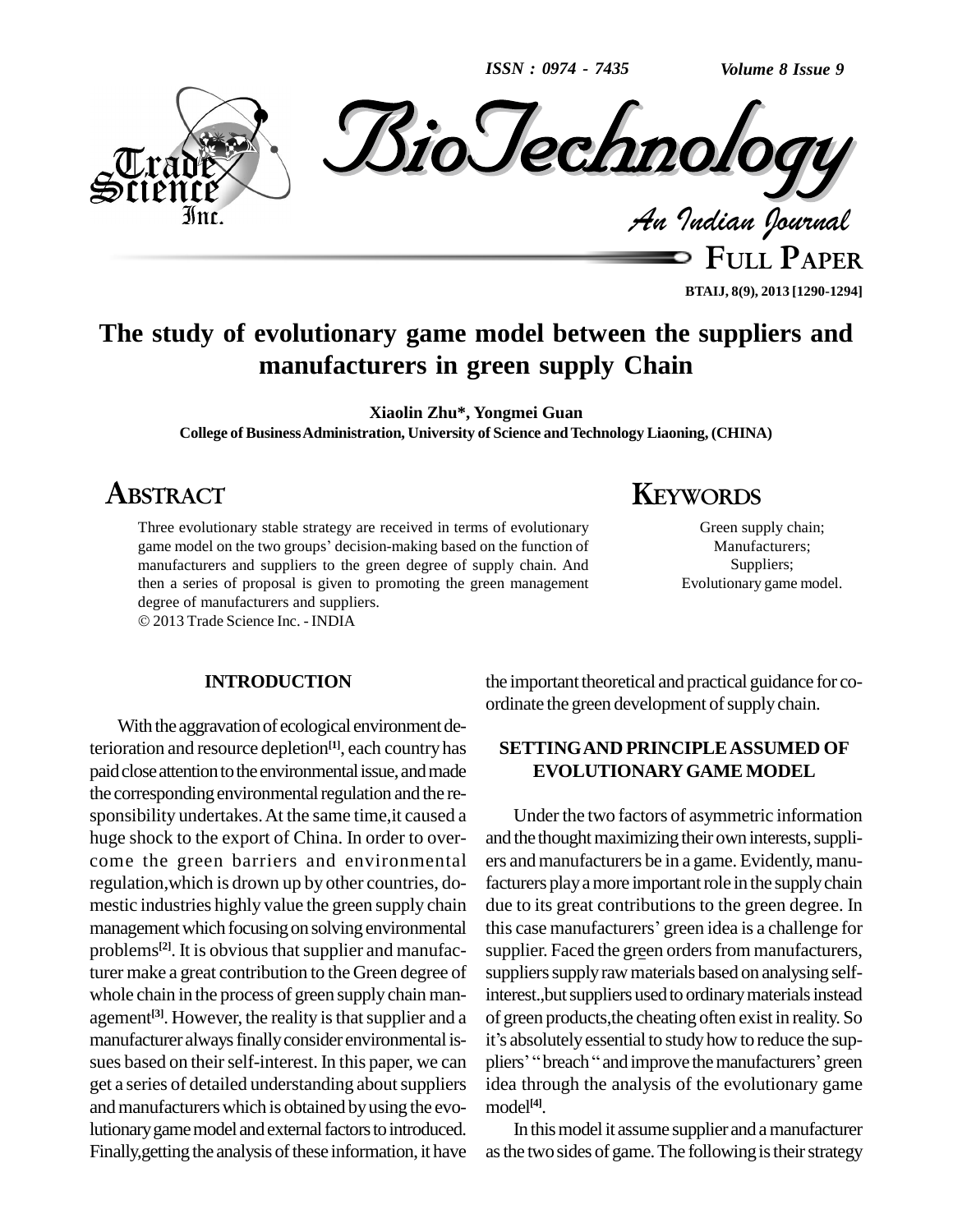decisions. The supplier usually takes two measures to getting the green orders from the manufacturer, one is providing green materials to manufacturers, second is using a common material instead of green materials supply. In this paper using "do" and "don't" to substitute two decisions. For manufacturers, two situations often exist in reality. One kind is that manufacturer's green consciousness is very strong, having strict requirements to suppliers to provide green material. And if the material is not getting their requirement, they will fine on suppliers or take other measures. The other kind is that low degree of attention for environment enterprise is not too concerned whether the material is the green and even does not pursue the supplier's fraud. In the following "firmly" and "inferior" are said two choices according to the level of awareness of manufacturer. Then we can get the strategy combination showed in Figure 1.

| manufacturer |
|--------------|
| infirmly     |
|              |

| supplier | do    | do firmly    | do infirmly    |
|----------|-------|--------------|----------------|
|          | don't | don't firmly | don't infirmly |

**Figure 1: Strategy combination** 

We will denote the variables involved with the letters in order to facilitate the analysis of the return of supplier and manufacturer under different conditions. They are all showed in TABLE 1.

## **Basic assumptions**

- In order to facilitate the calculation, we assume the q as a unit of raw materials to produce one unit of the product.
- $R_1$  and  $R_2$  are different function value from the same function. The external factors are more, such as government, the future potential income, third awards, corporate brand value, etc. We assume that R represents the external benefits. And the number of external benefits depends on the enterprises' environmental management attitude and behavior. We agree to that the resolute and action timely enterprise can gain more than the lack of resolve enterprise.

Now we can calculate the income of suppliers and manufacturers in different situations, and make the first quadrant supplier revenue calculation as an example:

Supplier revenue = production benefit -  $cost + pen$  $alty + reward$ 

Then we can get that  $R = q(1+\alpha)p_s - C_1 + A$ 

By the same token, we can get the following payoff matrix:

## **EQUILIBRIUM ANALYSIS OF THE EVOLUTIONARY GAME**

In the initial stage of the game, we assume that the ratio of the supplier group selection "do" is x, "don't" is 1-x, and the ratio of manufacturer group selection "

| letters  | meaning                                                                | <b>letters</b> | meaning                                                                                  |
|----------|------------------------------------------------------------------------|----------------|------------------------------------------------------------------------------------------|
| q        | Purchase quantity of manufacturer                                      | $A_0$          | " don't" supplier punishment " firmly" manufacturer                                      |
| $P_{s}$  | Common raw material price                                              | $R_{1}$        | The award of " firmly" and to provide green products<br>manufacturer from outside        |
| $p_{m}$  | Ordinary commodity price                                               | $R_{2}$        | The punishment of " infirmly" and to provide green<br>products manufacturer from outside |
| $\alpha$ | The ratio of green materials' price higher<br>than ordinary materials' | $C_0$          | General material cost                                                                    |
| $\beta$  | The ratio of Green products compared to<br>the common products         | $C_{1}$        | Green material cost                                                                      |
| A        | "do" supplier award from " firmly"<br>manufacturer                     |                |                                                                                          |

#### **TABLE 1: Explanation of letters in the formula**

BioTechnology<br>An Indian Journal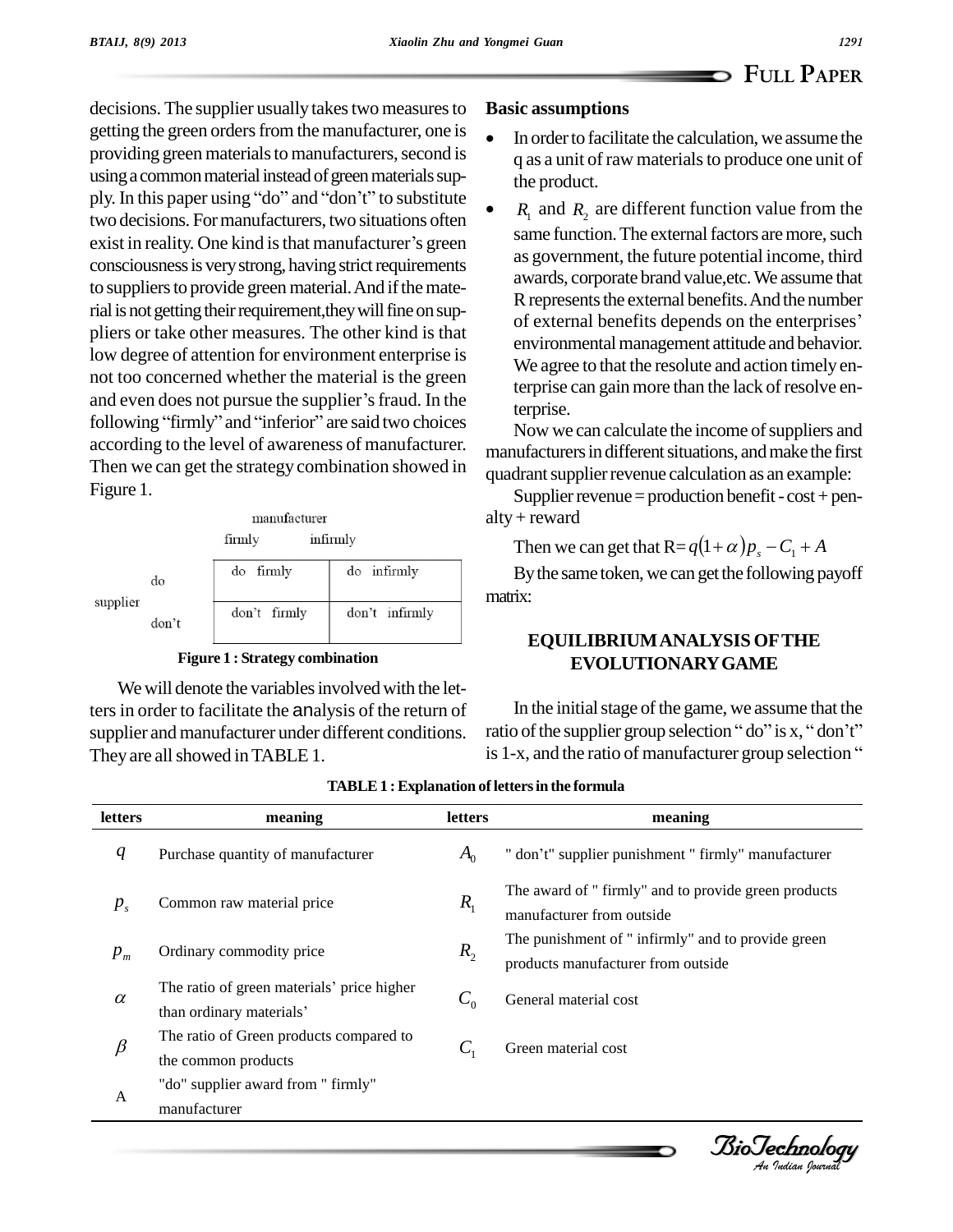# FULL PAPER  $\subset$

|                                                                                                          | firmly                                 | infirmly                                                                                                                                          |  |  |
|----------------------------------------------------------------------------------------------------------|----------------------------------------|---------------------------------------------------------------------------------------------------------------------------------------------------|--|--|
| do                                                                                                       | $q(1+\alpha)p_s - C_1 + A$             | $q(1+\alpha)p_s - C_1$                                                                                                                            |  |  |
| Supplier                                                                                                 | $q(1+\beta)p_m-q(1+\alpha)p_s-A+R_1$ ) | $\left \right. q({\bf l}+ \beta) p_{\scriptscriptstyle m} - q({\bf l}+ \alpha) p_{\scriptscriptstyle s} + R_{\scriptscriptstyle 2} \left.\right)$ |  |  |
| $\left(\begin{array}{cc} p_s q - C_0 - A_0 \end{array}, \hspace{3mm} qp_m - qp_s + A_0 \right)$<br>don't |                                        | $(p_s q - C_0, qp_m - qp_s)$                                                                                                                      |  |  |
|                                                                                                          |                                        |                                                                                                                                                   |  |  |

manufacture

| <b>Figure 2: Payoff matrix</b> |
|--------------------------------|
|                                |

firmly "is y, "infirmly "is 1-y. At the same time we assume that the suppliers' expected profit of "do" expressed as  $ES_1$ , of "don't" as  $ES_2$  and the average payoff of the group as ES. Then we get the following results:

$$
ES_1 = y[q(1+\alpha)p_s - C_1 + A] + (1-y)[q(1+\alpha)p_s - C_1]
$$
  
\n
$$
ES_2 = y(p_sq - C_0 - A_0) + (1-y)(p_sq - C_0)
$$
  
\n
$$
ES = xES_1 + (1-x)ES_2
$$
  
\nWe assume  $B_0 = q(1+\alpha)p_s$ , then:

$$
ES_1 = y(B_0 - C_1 + A) + (1 - y)(B_0 - c_1)
$$
  
\n
$$
ES_2 = y\left(\frac{B_0}{1 + \alpha} - C_0 - A_0\right) + (1 - y)\left(\frac{B_0}{1 + \alpha} - C_0\right)
$$
  
\n
$$
ES = xyA + x(B_0 - C_1) - y(1 - x)A_0 + (1 - x)\left(\frac{B_0}{1 + \alpha} - C_0\right)
$$

By the same token, we assume that the manufacturers' expected profit of "firmly" expressed as  $EM_1$ . of "infirmly" as  $EM$ , and the average payoff of the group as  $EM$ .

We assume  $D_0 = q(1+\beta)p_m$ , then:  $EM_1 = x(D_0 - B_0 - A + R_1) + (1 - x)\left(\frac{D_0}{1 + \beta} - \frac{B_0}{1 + \alpha} + A_0\right)$  $EM_2 = x(D_0 - B_0 + R_2) + (1 - x)\left(\frac{D_0}{1 + B} - \frac{B_0}{1 + \alpha}\right)$  $EM = xy(R_1 - A) + y(1 - x)A_0 + x(D_0 - B_0 + R_2) - xyR_2 + (1 - x)\left(\frac{D_0}{1 + A} - \frac{B_0}{1 + \alpha}\right)$ 

The replicator dynamics equation of supplier group " do " ratio is as follows (Taylor P D, Jonker L B, 1978):

$$
F(x) = \frac{dx}{dt} = x(ES_1 - ES) = x(1 - x) \left[ y(A + A_0) + B_0 - \frac{B_0}{1 + \alpha} + C_0 - C_1 \right]
$$
  
If  $y = \frac{\alpha}{1 + \alpha} B_0 + C_0 - C_1$  *when*  $F(x) = 0$ . This

shows that all levels are in steady state.

If 
$$
y \neq \frac{\frac{\alpha}{1+\alpha}B_0 + C_0 - C_1}{A + A_0}
$$
, then  $x = 0, x = 1$  can

make  $F(x) = 0$ , So these two points are all stable point. And then the derivative of  $F(x)$  is as follows:

$$
\frac{dF(x)}{dx} = (1 - 2x) \left[ y(A + A_0) + B_0 - \frac{B_0}{1 + \alpha} + C_0 - C_1 \right]
$$

It is required in evolutionary stable strategy that  $\frac{dF(x)}{dx}$  < 0 (Jing S, Lei L H, 2006). Through the analy-

sis of  $B_0 - \frac{B_0}{1+\alpha} + C_0 - C$ , we can obtain the below conclusions:

If 
$$
B_0 - \frac{B_0}{1 + \alpha} + C_0 - C > 0
$$
, then

$$
y(A + A_0) + B_0 - \frac{B_0}{1 + \alpha} + C_0 - C_1 > 0
$$
, and  $x = 1$  is

an evolutionarily stable strategy.

If 
$$
\frac{B_0}{1+\alpha} - B_0 + C_0 - C_1 > A + A_0
$$
, then

$$
y < \frac{B_0 - B_0 + C_1 - C_0}{A_0 + A}
$$
, and  $x = 0$  is a stable point.

If 
$$
-(A_0 + A) < B_0 - \frac{B_0}{1 + \alpha} + C_0 - C_1 < 0
$$
, then:

If 
$$
y > \frac{\frac{B_0}{1 + \alpha} - B_0 + C_1 - C_0}{A + A_0}
$$
 and

 $\frac{dF(x)}{dx}\Big|_{x=0} > 0, \frac{dF(x)}{dx}\Big|_{x=1} < 0 \text{ when } x=1 \text{ is a stable}$ point.

If 
$$
y < \frac{\frac{B_0}{1 + \alpha} - B_0 + C_1 - C_0}{A + A_0}
$$
 and

 $\frac{dF(x)}{dx}\Big|_{x=0} < 0, \frac{dF(x)}{dx}\Big|_{x=1} > 0$ , then  $x = 0$  is a stable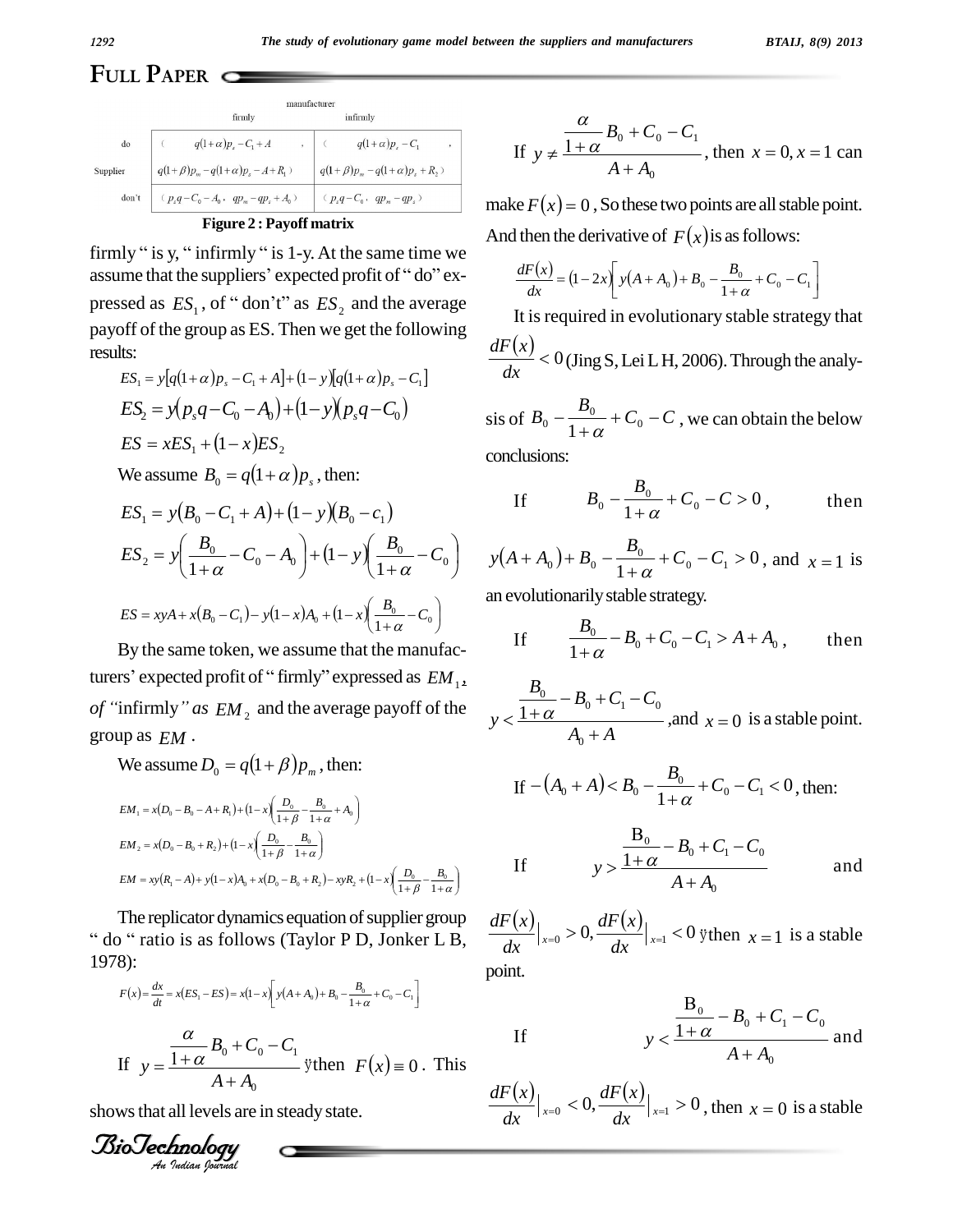1293

point.

The replicator dynamics equation of manufacturer group "firmly" ratio is as follows:

$$
F(y) = \frac{dy}{dt} = y(EM_1 - EM) = y(1 - y)[x(R_1 - A - R_2 - A_0)]
$$

If 
$$
x = \frac{A_0}{A + A_0 + R_2 - R_1}
$$
, then  $F(y) \equiv 0$ . This

shows that all levels are in steady state.

If 
$$
x \neq \frac{A_0}{A + A_0 + R_2 - R_1}
$$
 and  $F(y) = 0$ ,

then  $y = 0$ ,  $y = 1$  are stable points.

$$
A + A_0 + R_2 - R_1 < 0
$$
, then

$$
x > \frac{A_0}{A_0 + A + R_2 - R_1}
$$
, and  $y = 1$  is a stable point.

If 
$$
0 < \frac{A_0}{A_0 + A + R_2 - R_1} < 1
$$
, then:

If 
$$
x > \frac{A_0}{A_0 + A + R_2 - R_1}
$$
 *Then*

$$
\frac{dF(y)}{dy}\Big|_{y=0} < 0, \frac{dF(y)}{dy}\Big|_{y=1} > 0
$$
. And  $y = 0$  is a stable

point.

If

If 
$$
x < \frac{A_0}{A_0 + A + R_2 - R_1}
$$
, then

 $\frac{dF(y)}{dy}|_{y=0} > 0, \frac{dF(y)}{dy}|_{y=1} < 0$ , and  $y = 1$  is a stable

point.

A graph of the tow groups' dynamic replication trend on a coordinate plane is as follows:

The arrows in the diagram are explained in the following:

• Arrow 1 means that if 
$$
y > \frac{\frac{B_0}{1+\alpha} - B_0 + C_1 - C_0}{A + A_0}
$$
,

then x tends to 1. Similarly we can know the meaning of arrow 2.

Arrow 1 means that if  $x > \frac{A_0}{A_0 + A + R_2 - R_1}$ , then

y tends to 0. Similarly we can know the meaning of arrow 2.

From the Figure 3 we can know that  $(x, y) = (1,0), (x, y) = (0,1), (x, y) = (1,1), (x, y) = (0,0)$ are all saddle point and not the evolutionarily stable strategies.

 $\mathbf y$ 





Figure 3 : Schematic diagram of two groups of evolutionary game

### **CONCLUSION**

There are three evolutionary stable strategies in the process of the game:

$$
\text{if } B_0 - \frac{B_0}{1+\alpha} + C_0 - C > 0 \text{, then } x = 1 \text{ is the evo-}
$$

lutionary stable strategy. In this case the supplier groups are chosen "do" strategy. From the view of strategy equilibrium, in order to encourage suppliers to provide green raw materials, need manufacturer order green materials price is higher than the ordinary material prices, then we draw out daily often see problems: Manufacturers hope to get green materials, but they are not willing to pay a high price, and just impose the cost to the supplier. So, in order to get the better green effect, manufacturers should take the initiative to share green raw material cost with suppliers. In addition, manufacturers need achieve large centralized purchasing, this can also promote the supplier consciously provide green materials.

if  $A + A_0 + R_2 - R_1 < 0$ , then  $y = 1$  is balanced strategy. In this case, all manufacturers have cho-